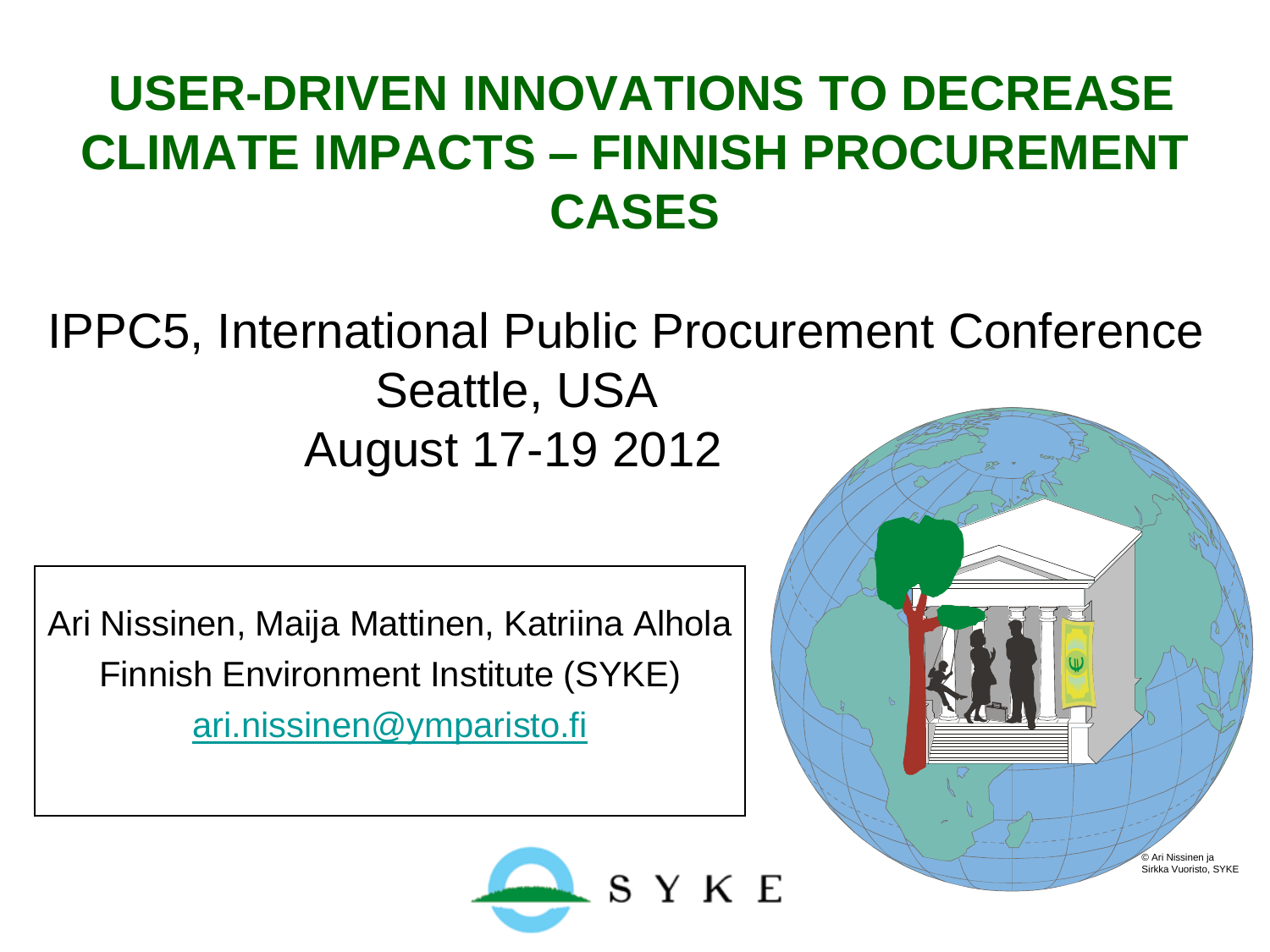## **Contents**

**Background** 

Material and methods

Finnish innovative public procurement cases

Special case: design competition of Synergia building

- competence of design teams
- both 'strict' and 'guiding' aims and criteria

**Conclusions** 

IPPC5, 17 August 2012 User-driven innovations…

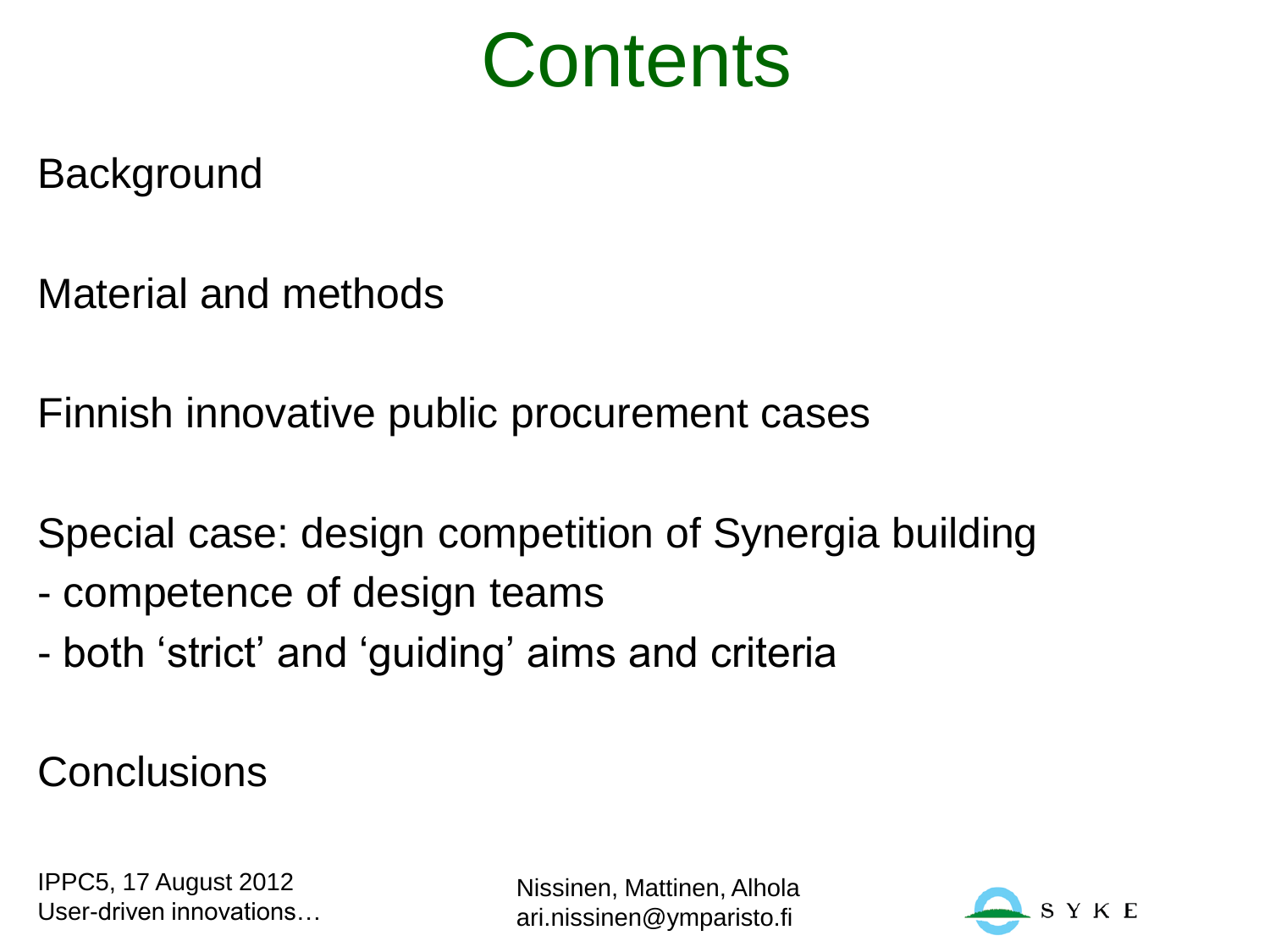## Background /1

Decrease greenhouse gas emissions 80–90% by 2050 -> great changes needed in products and services

Public sector is a significant buyer of goods, services, and work - e.g. in the European Union, 17-19% of gross domestic product

Green public procurement (GPP) - important policy instrument

IPPC5, 17 August 2012 User-driven innovations…

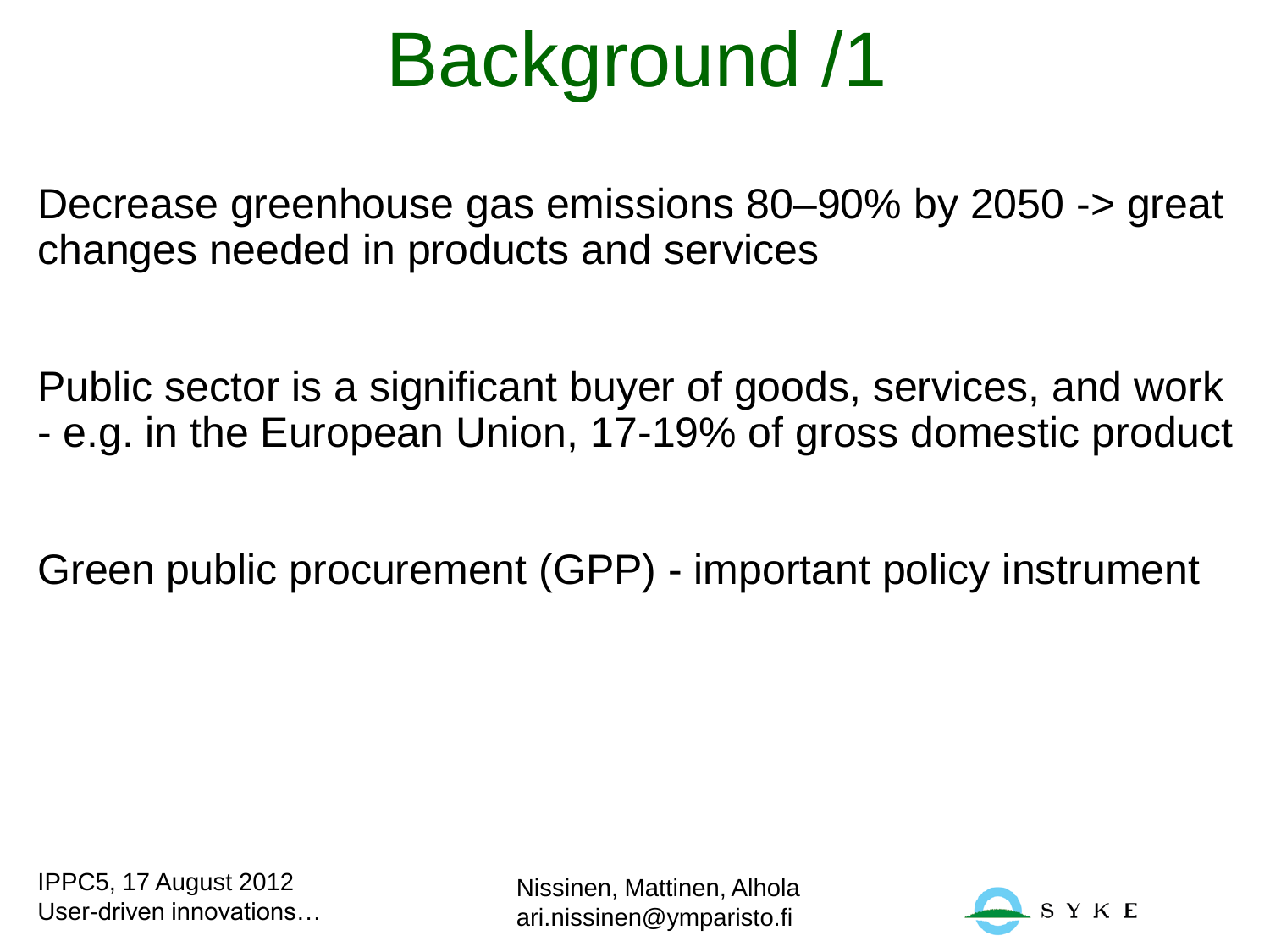## Background /2

Decision of Finnish government about sustainable public procurement (8 April 2009)

- goals for 6 broad product groups, like buildings and transport

EU environmental criteria for public procurement (19 product groups)

European Directive 2010/31/EU of 19 May 2010 on the energy performance of buildings: 'nearly zero-energy buildings'

IPPC5, 17 August 2012 User-driven innovations…

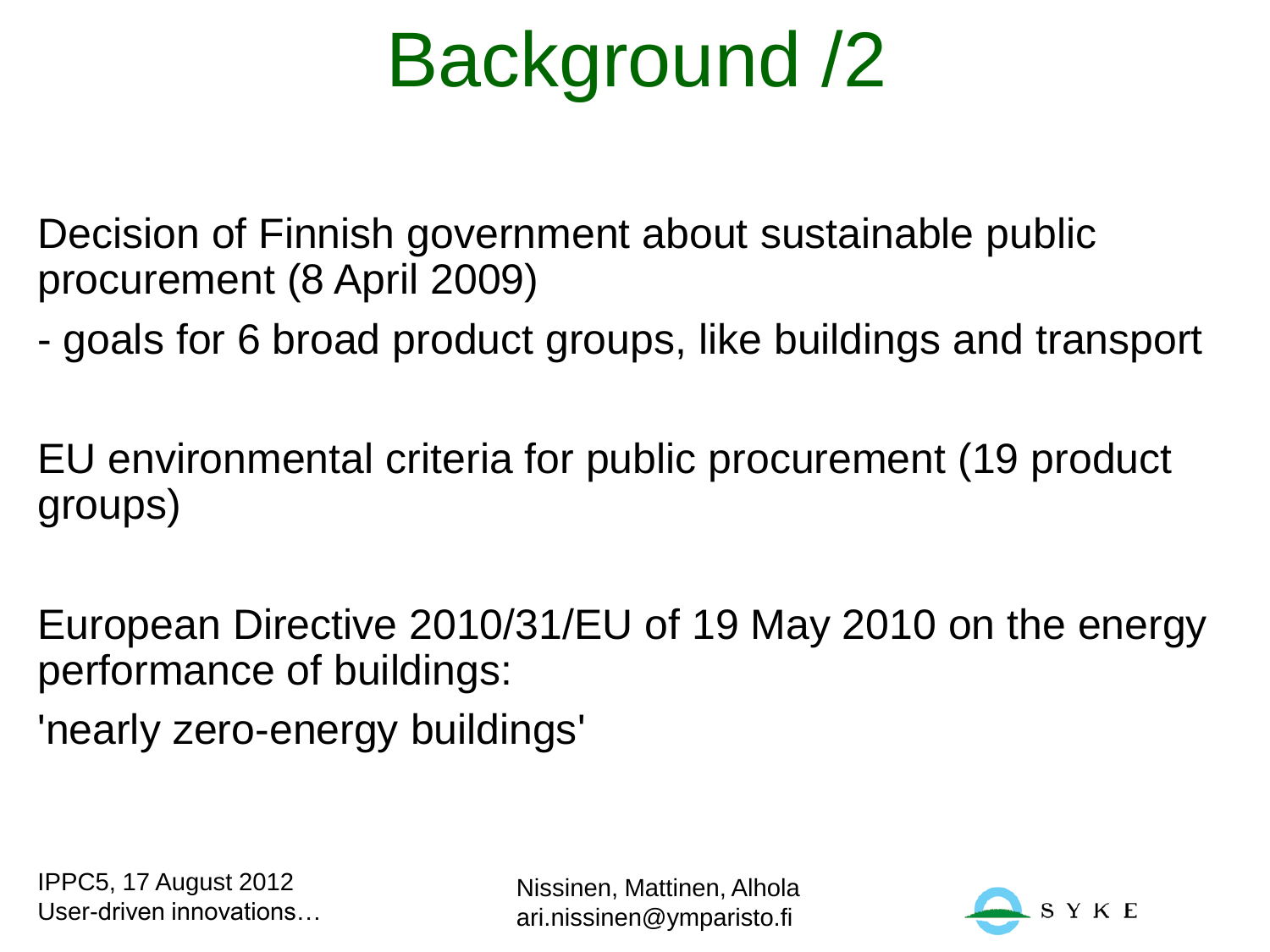## Background /3

Innovative public procurement has raised interest

- both innovation policy and procurement policy

The aim is to find a new kind of solution (i.e., innovation) to meet the needs the public organization expresses

In EU, Europe 2020 Flagship Initiative: Innovation Union

IPPC5, 17 August 2012 User-driven innovations…

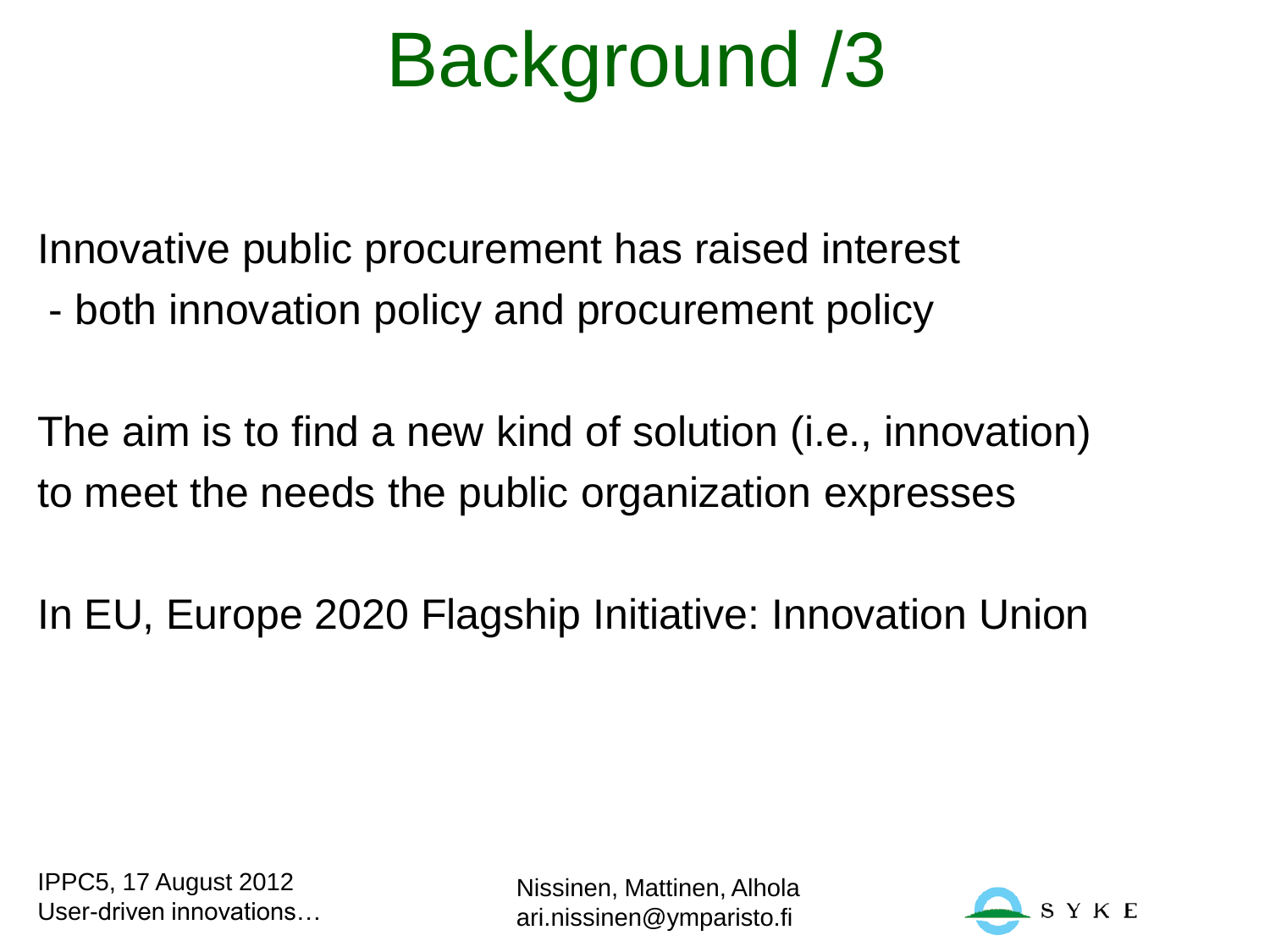### EU environmental criteria for public procurement of 19 product groups (and more will come)

- 1. Copying and graphic paper
- 2. Cleaning products and services
- 3. Office IT equipment
- 4. Construction
	- 5. Transport
	- 6. Furniture
	- 7. Electricity
	- 8. Food and Catering services
	- 9. Textiles
	- 10. Gardening products and services
- 11. Windows, Glazed Doors and **Skylights**
- 12. Thermal insulation
- 13. Hard floor-coverings
- 14. Wall Panels
- 15. Combined Heat and Power (CHP)
- 16. Road construction and traffic signs
- 17. Street lighting and traffic signals
- 18. Mobile phones
- 19. Indoor lighting

### http://ec.europa.eu/environment/gpp/eu\_gpp\_criteria\_en.htm

IPPC5, 17 August 2012 User-driven innovations…

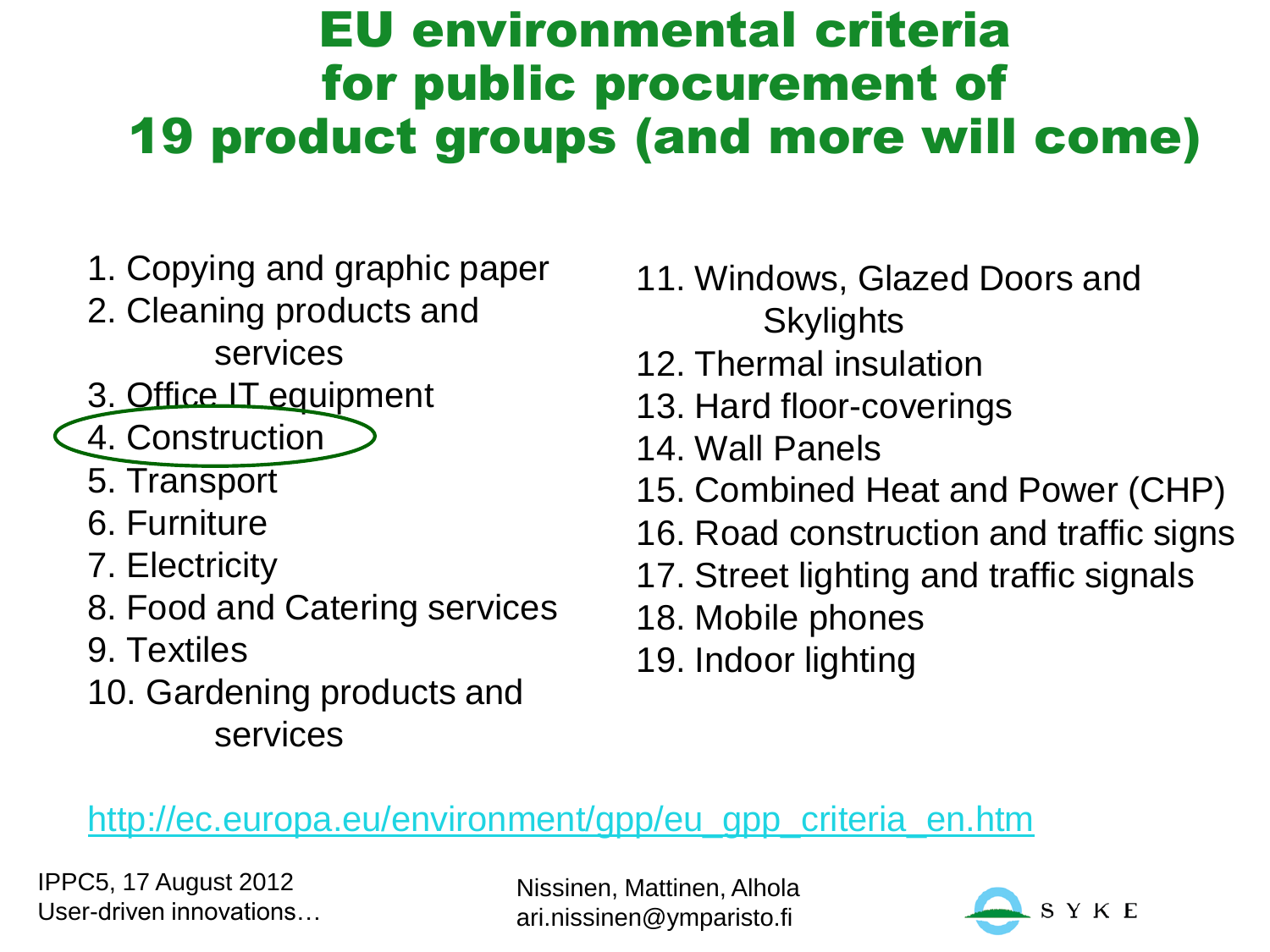## Material and methods

- A) Finnish Funding Agency for Technology and Innovation (Tekes) has a special funding instrument for the preparation of innovative public procurement (100 000 – 200 000 E /case). The material on the Tekes Web-pages and that produced by the procuring organizations were inspected.
- B) A recent building design competition in Finland was examined in more detail (the Synergy design competition).

The analysis is based on material found online

 - [www.environment.fi/eco-officebuilding](http://www.environment.fi/eco-officebuilding) and in the literature (Nissinen et al., 2010; Rintala & Nissinen, 2011).

IPPC5, 17 August 2012 User-driven innovations…

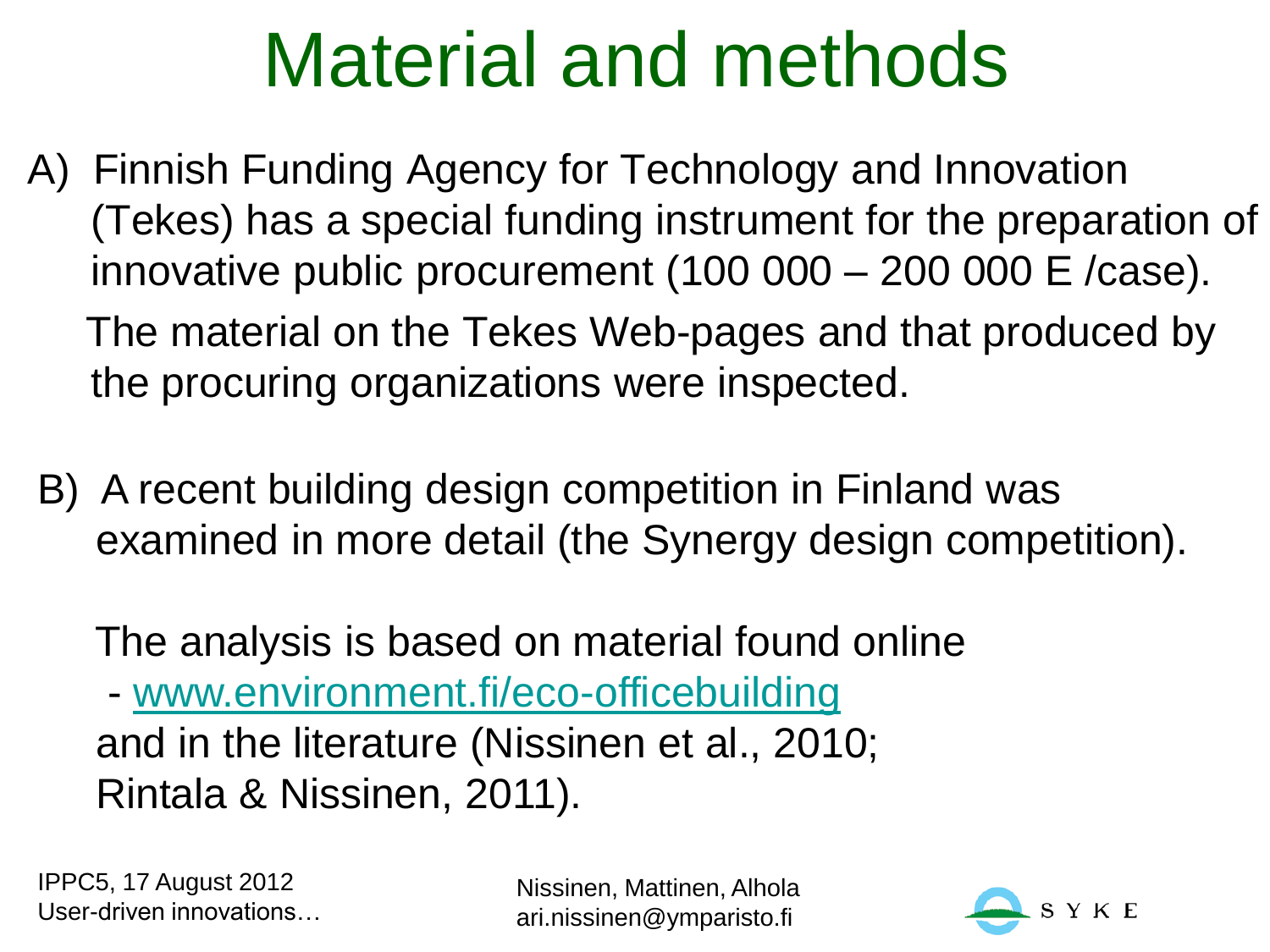# A. Finnish innovative public procurement cases

| Case                                            | <b>Procurer</b>                                         | <b>Main innovation</b><br>focus                                                                                                      |
|-------------------------------------------------|---------------------------------------------------------|--------------------------------------------------------------------------------------------------------------------------------------|
| Energy production plant,<br>with ORC technology | Energy production<br>company owned<br>by a municipality | Implementation of a small<br>CHP power plant based on<br>ORC technology and<br>planning of the associated<br>process and procurement |
| Timber-framed<br>residential area               | A municipality                                          | A residential area<br>promoting timber<br>construction and designed<br>to meet the needs of the<br>municipality                      |

IPPC5, 17 August 2012 User-driven innovations…

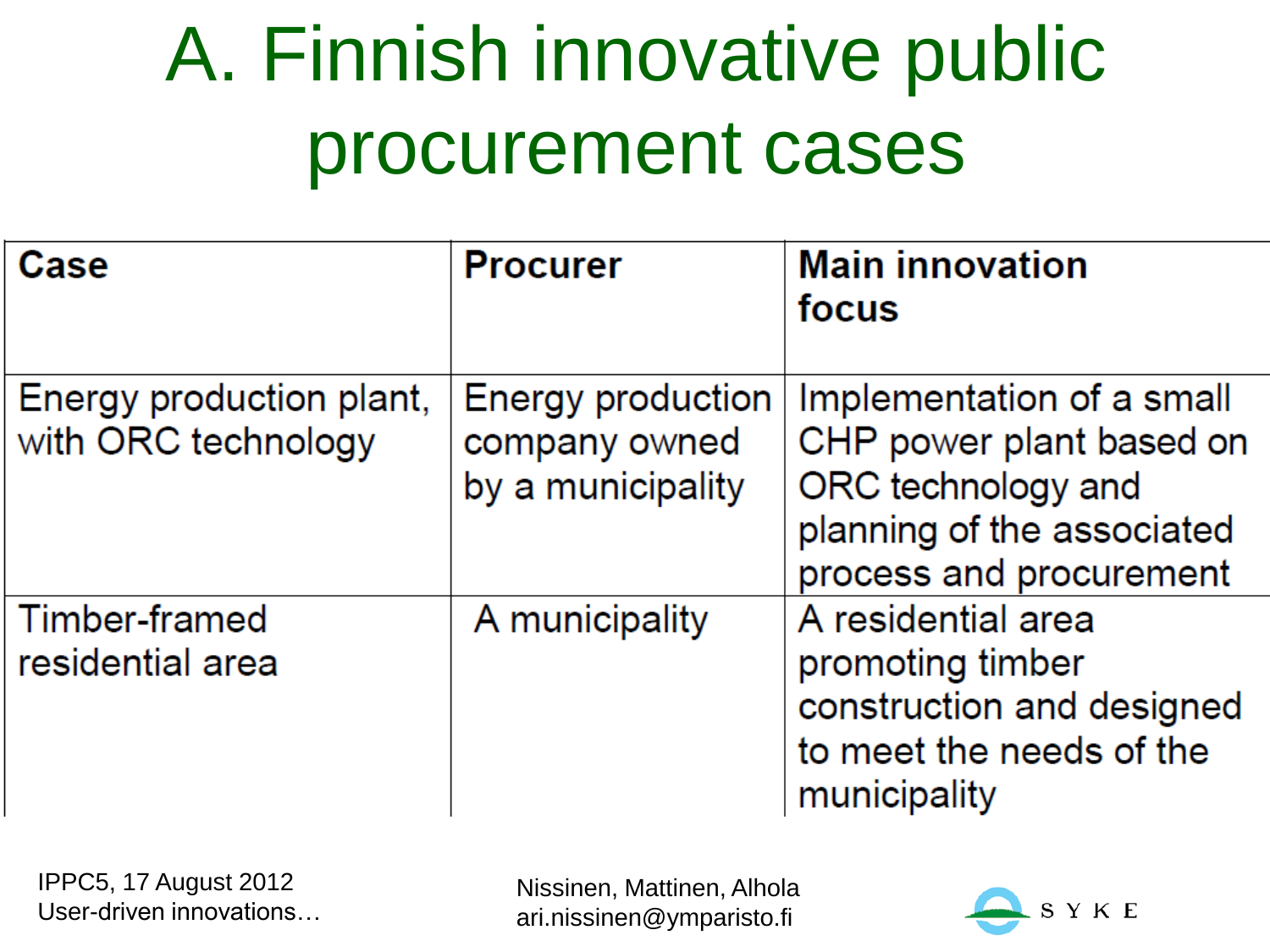## A. … innovative… cases /2

| Case                                                                                                               | <b>Procurer</b> | <b>Main innovation</b><br>focus                                                                                                             |
|--------------------------------------------------------------------------------------------------------------------|-----------------|---------------------------------------------------------------------------------------------------------------------------------------------|
| Developing two tourism<br>centres to examples of<br>low carbon footprint, i.e.<br>"ecological tourism<br>industry" | A municipality  | Vision and actions for<br>developing the area, by<br>drawing up a procurement<br>(i.e. competition) program<br>and award criteria           |
| Innovative public<br>procurement solutions<br>for functionality, energy<br>saving and other<br>requirements        | A municipality  | Developing and reinventing<br>a procurement process<br>that enables the<br>implementation of<br>functionality and life span<br>requirements |

IPPC5, 17 August 2012 User-driven innovations…

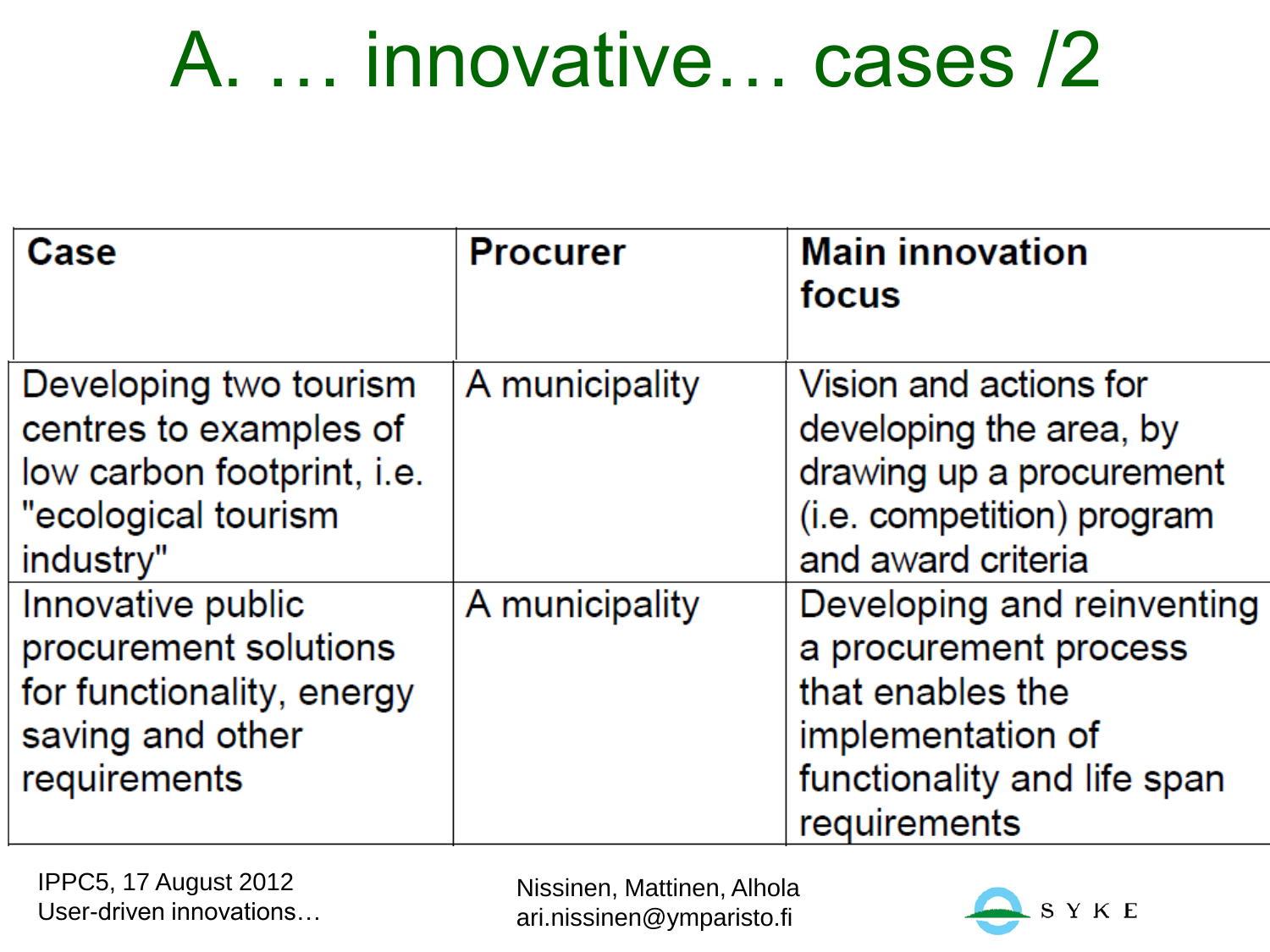## A. … innovative… cases /3

| Case                                                                                                                                | <b>Procurer</b>                              | <b>Main innovation</b><br>focus                                                                                                                                    |
|-------------------------------------------------------------------------------------------------------------------------------------|----------------------------------------------|--------------------------------------------------------------------------------------------------------------------------------------------------------------------|
| Using a design<br>competition to procure<br>new types of services:<br>Design competition for a<br>program to reduce<br>homelessness | Three<br>municipalities                      | Design solutions for three<br>different sites and service<br>models will be produced.<br>The features of the service<br>will guide the design of<br>each building. |
| Energy-efficient and<br>needs-oriented<br>supported housing                                                                         | Company mainly<br>owned by a<br>municipality | Energy-efficient solutions,<br>control and regulation<br>technologies, space<br>solutions, and promotion of<br>independent living for the<br>elderly               |

IPPC5, 17 August 2012 User-driven innovations…

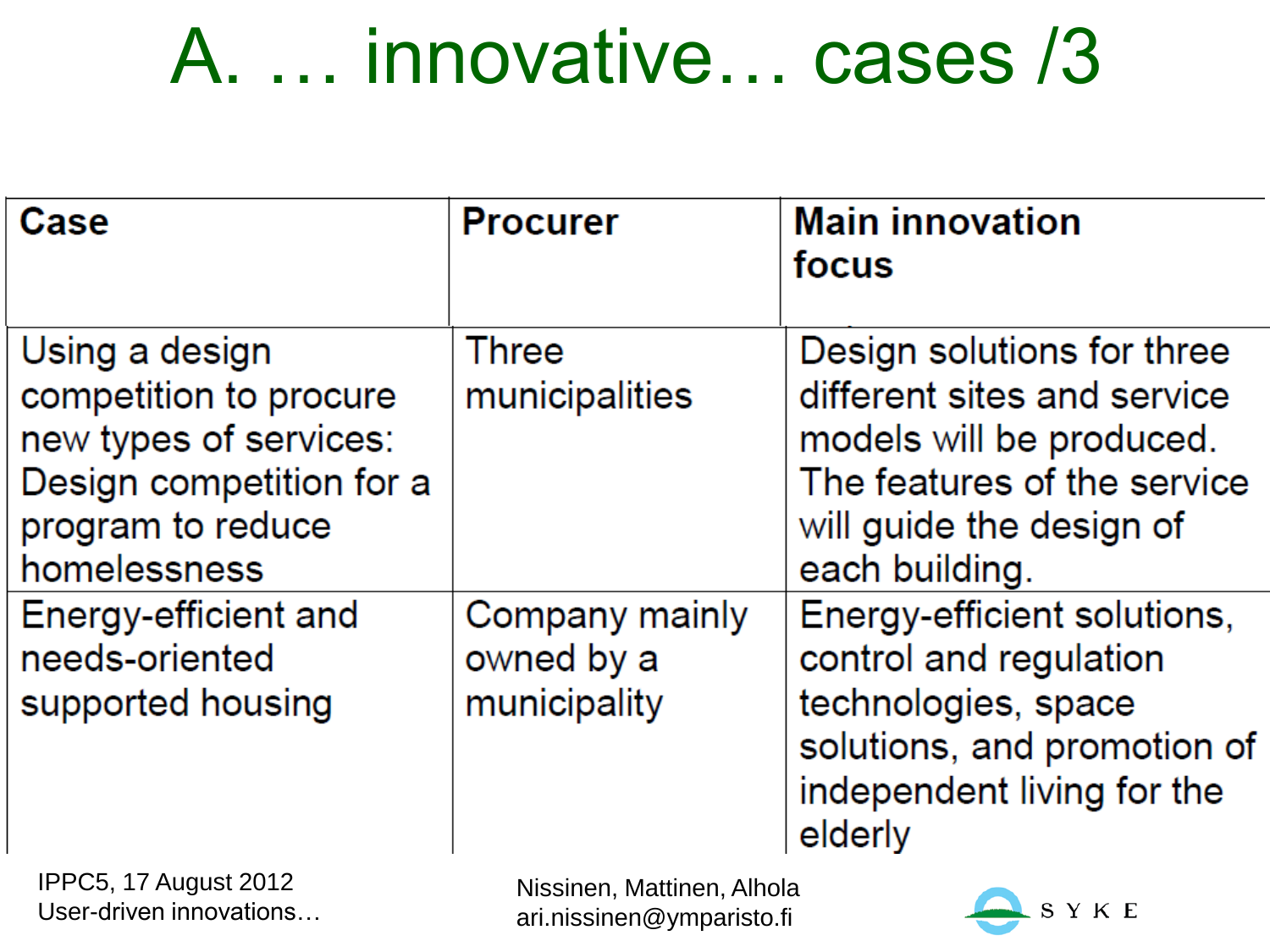### B. Design competition and solutions for sustainability of office and laborotory building 'SYNERGIA'

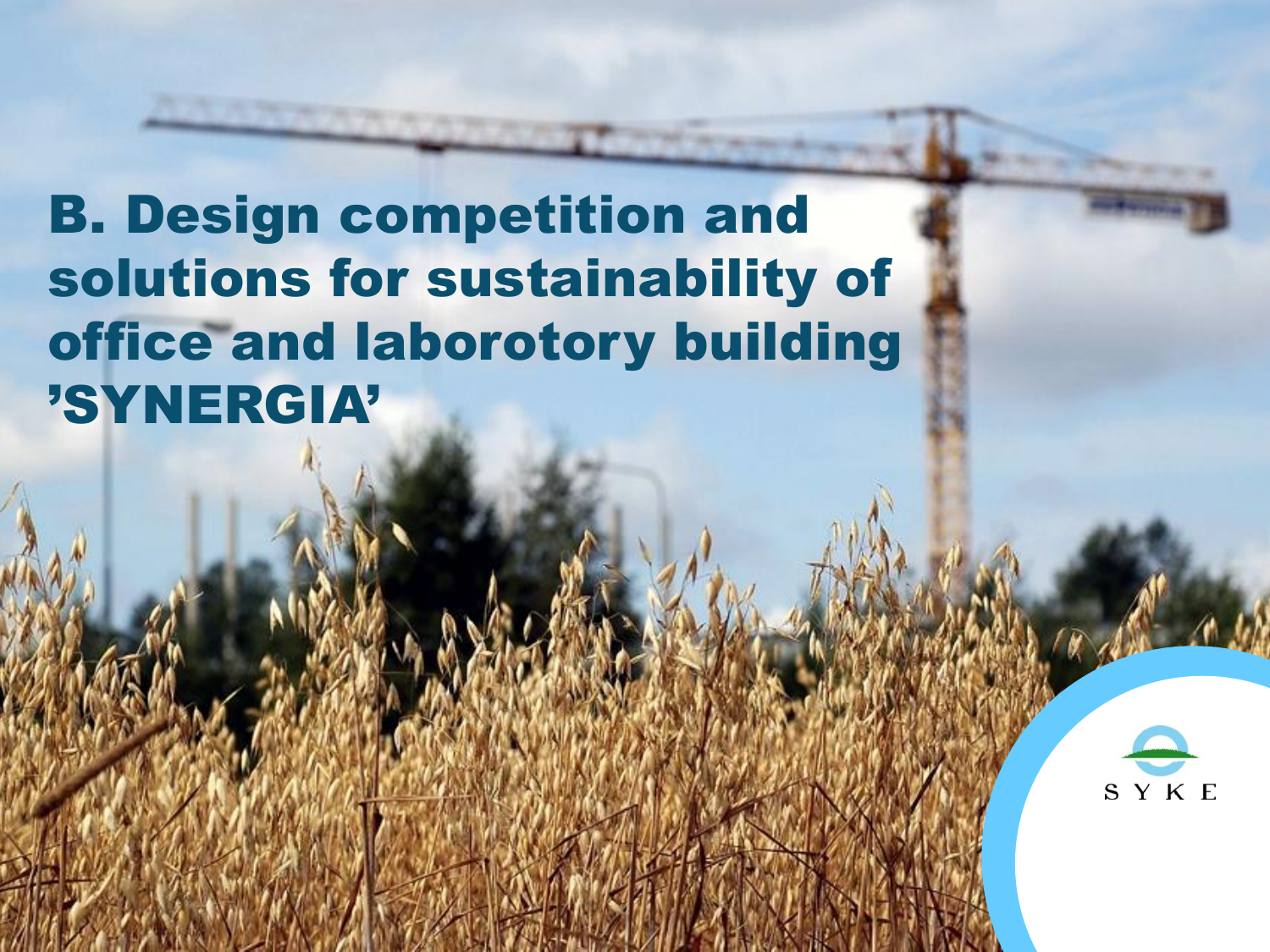### Plan: New building for 625 experts and researchers

Senate Properties and the Finnish Environment Institute (SYKE) organised a competition for the design of the Finnish Environment Institute's office and laboratory building. The building will be located in the Viikki Science Park area, in eastern Helsinki.

Why new building? – What about considering the need?

- now distance between office building and laboratory building 15 km
- need for renovation of the present building in the coming years
- possibilities for existing building cleared out for several years
- benefits of co-operation in the environmental campus area (in a statement of the Parliament).
- 3-5 floors, room program for 12855 m<sup>2</sup> (offices, laboratories, joint use spaces).

IPPC5, 17 August 2012 User-driven innovations…

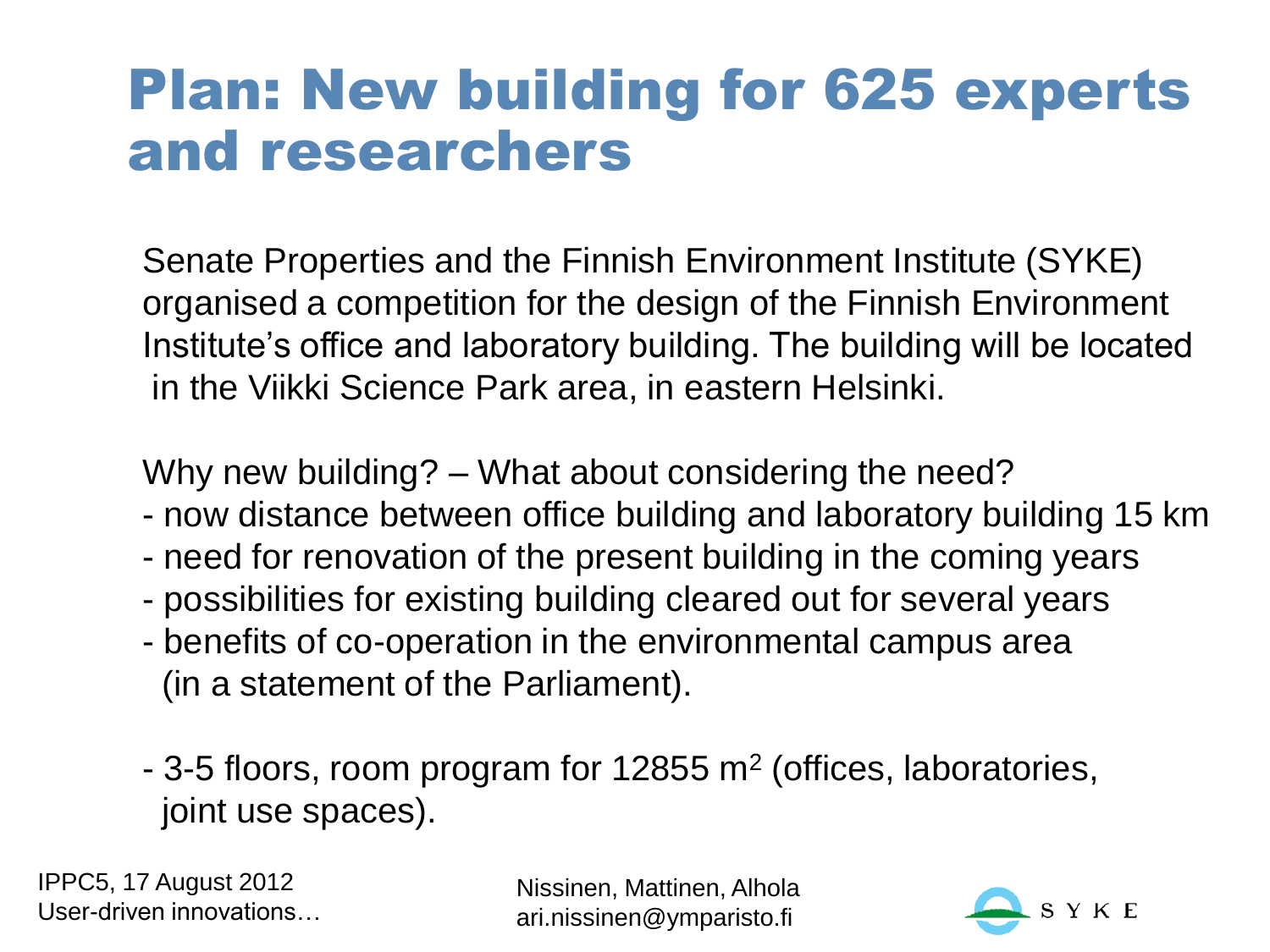# Earlier example: Low2No.org

#### **RESPONDENT EVALUATION PROCESS**

A committee within Sitra will review the submittals and score the respondents based on the following minimum criteria:

#### Quality of the team

#### 0-40 points

- Complementary competencies including some or all of the following: integrative urban design, climate analysis, environmental systems, urban economics, business development, energy policy and infrastructure, transportation, and technology
- Overall good balance of competencies, with particular focus on sustainability
- Competencies addressing the behavior, demand and choice principles that drive the long-term efficacy of sustainable solutions.
- Knowledge of the scientific principles of environmental, climate, and climate change issues

#### **Experience of the team members** 0-40 points

- Record of professional experience in design, building, and innovation by individual team members, especially in the area of sustainability
- International experience of the individual team members, especially in the area of sustainability
- Experience with large-scale, mixed-use development, especially in the area of sustainability
- Experience working in multidisciplinary teams, especially in the area of sustainability

#### Evidence of systemic thinking

#### 0-20 points

- Experience with developing scalable solutions
- Experience coordinating and implementing large-scale innovations
- Experience in analysis of urban systems (energy, transportation, ecological, etc.)

The teams will be measured through the lens of past rigorous work on sustainability or the clear interest in pursuing sustainability as a central design motive. A maximum of five teams will be selected to continue with the design competition.

IPPC5, 17 August 2012 User-driven innovations…

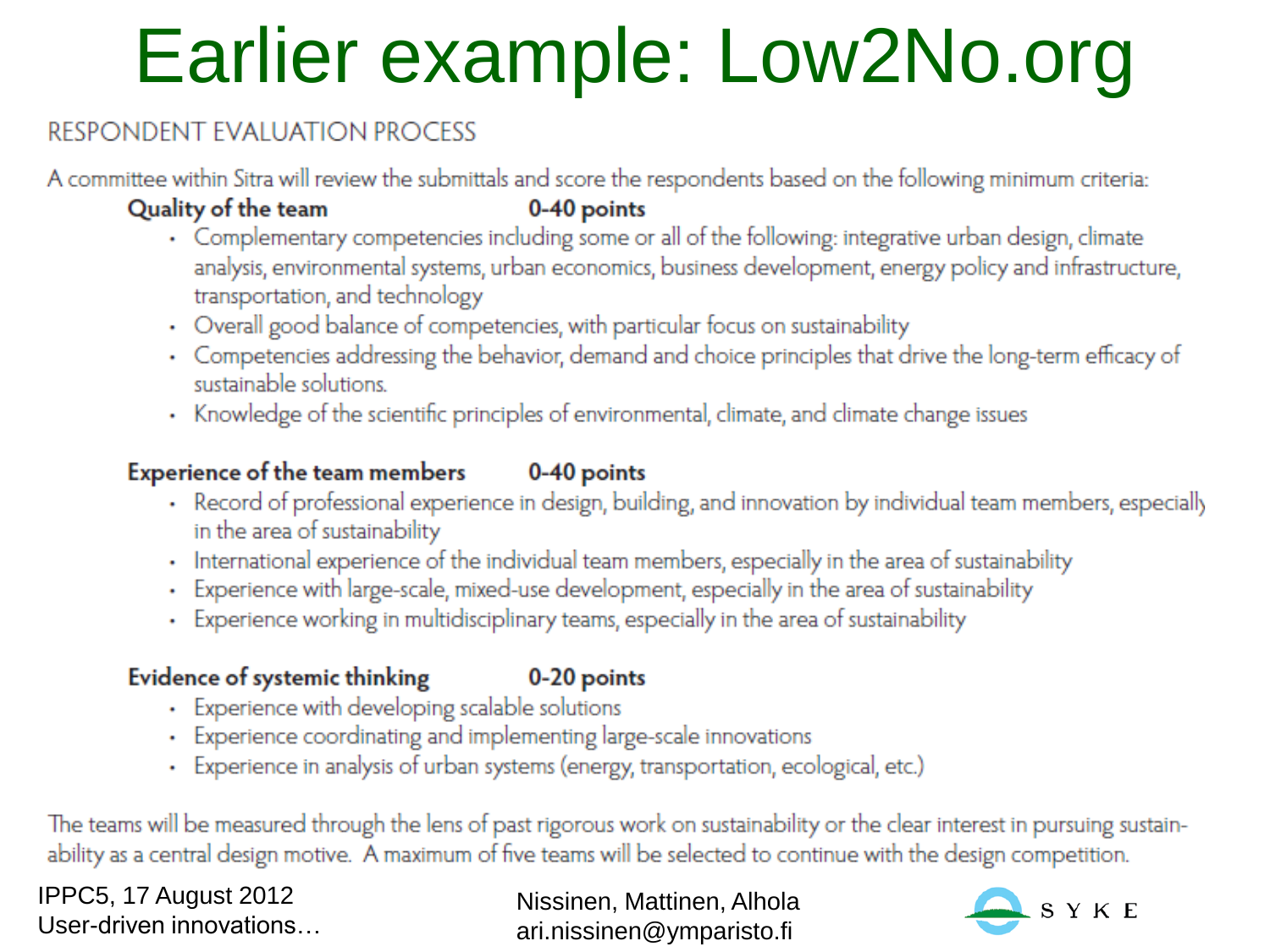### Contract notice: expertise

Public tender calls invited design teams to submit professional qualifications of teams with such a mix of competencies that would reassure design services for a highly eco-efficient building, i.e. competence not only in architecture but also **energy efficiency**  (energy simulation) and **ecological sustainability**.

You can find the contract notice and it's appendices in Internet: [www.environment.fi/eco-officebuilding](http://www.environment.fi/eco-officebuilding)

See also earlier Low2No competition (by SITRA): [www.low2no.org/competition/downloads/Low2No\\_RFQ.pdf](http://www.low2no.org/competition/downloads/Low2No_RFQ.pdf) [www.low2no.org/](http://www.low2no.org/)

Six teams were selected for the design competition of Synergia.

IPPC5, 17 August 2012 User-driven innovations…

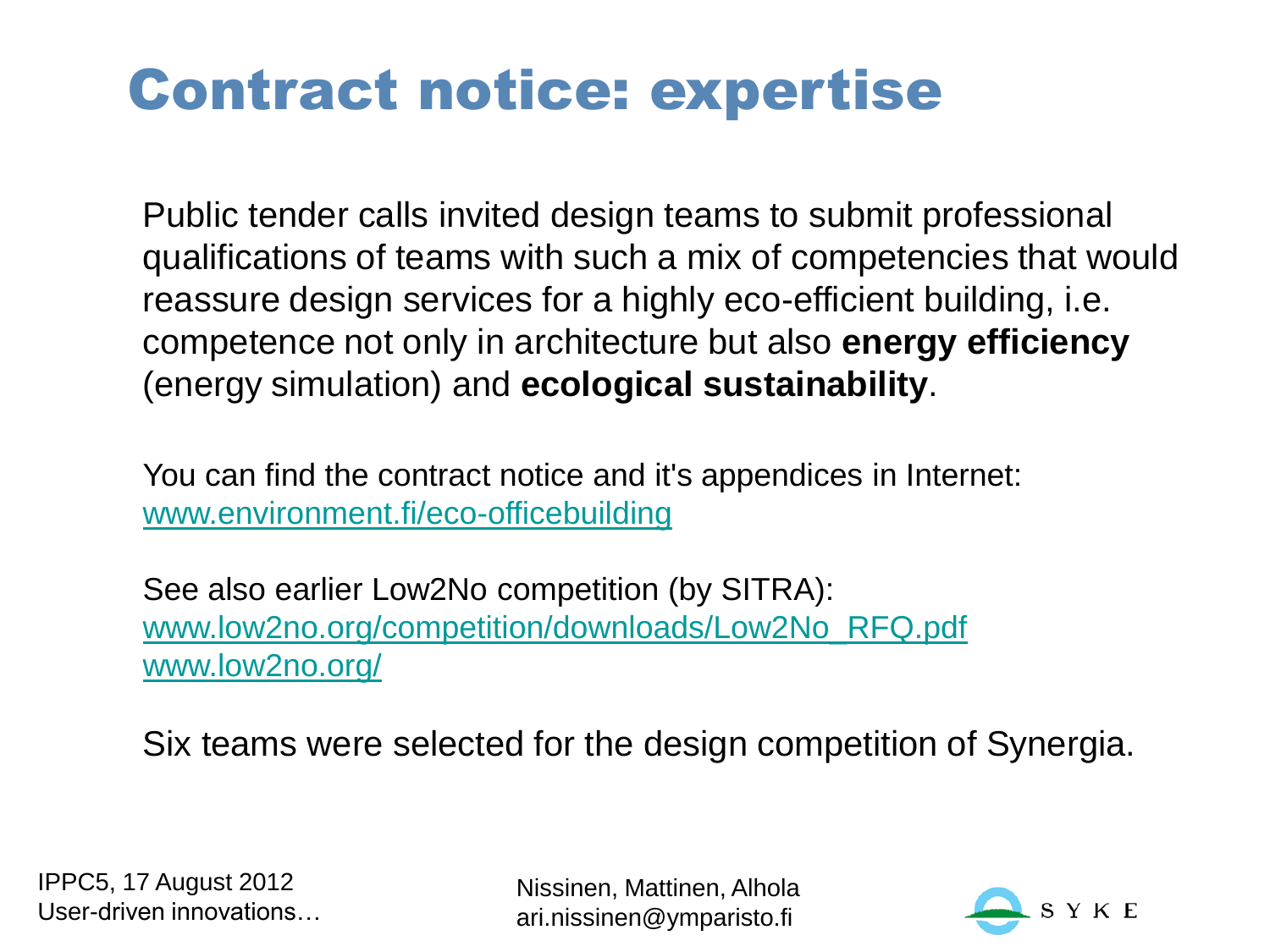### Contract notice: expertise

Expertise and experience in the planning of ecologically sustainable buildings, or their related design solutions, that can be considered as applicable to this project.

NOTE: Ecological sustainability as it applies to this project is described in Section II 1.5. "Brief project description" of the procurement notification.

 3.6.1 References concerning the kinds of designs for buildings or solutions that can generally be considered examples of ecologically sustainable construction (including buildings of timber construction). Mentioned in this connection shall be the building object's name, type, scope, description (of solutions and targets deviating from conventional construction practices), design period, possible implementation period, and the person's role in the project.

3.6.2. Participation in research and development projects related to the subject.

3.6.3 Articles concerning the ecological sustainability or environmental friendliness of buildings published in the sector's professional journals or scientific publications.

IPPC5, 17 August 2012 User-driven innovations…

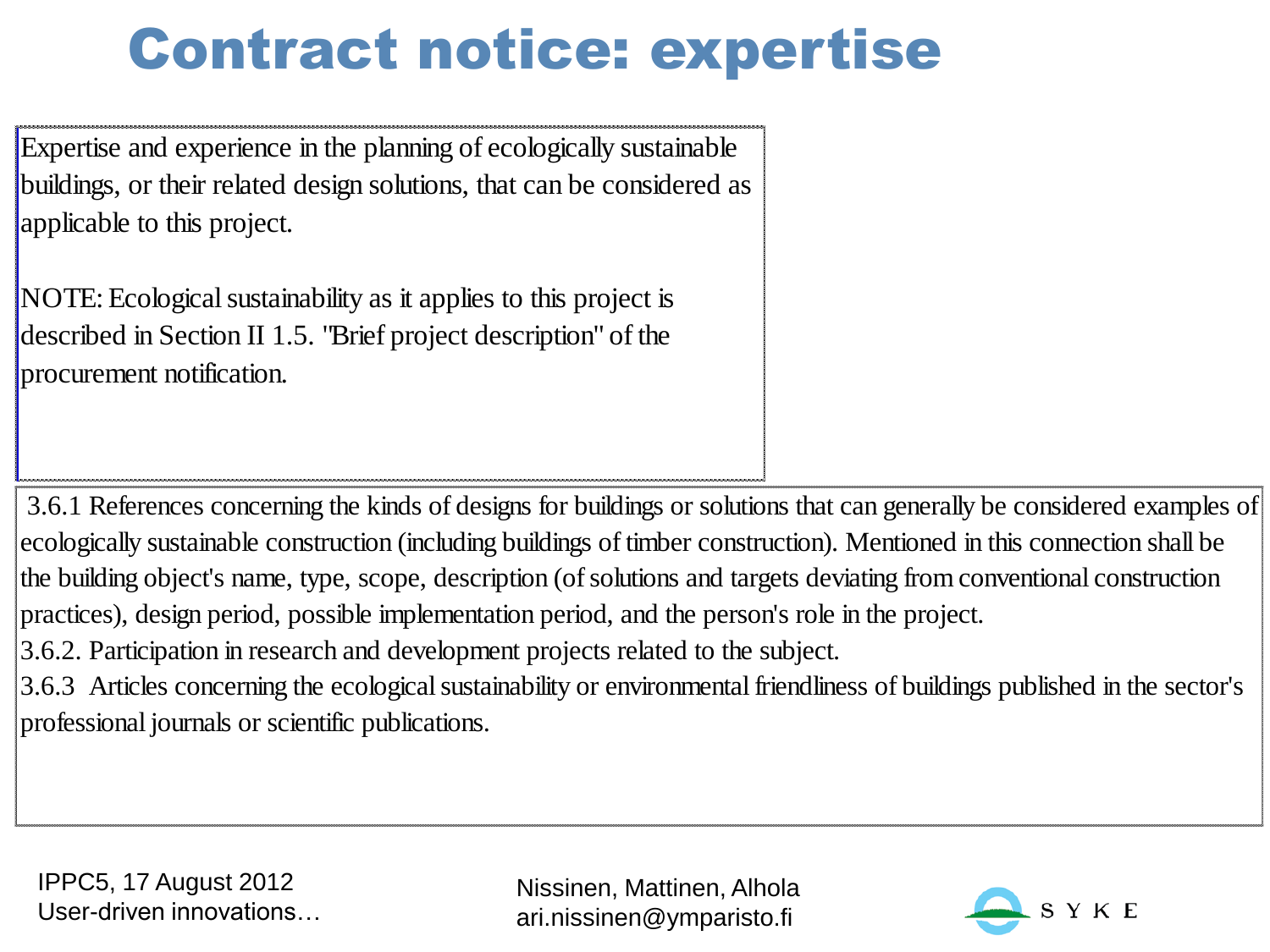## Competition program: criteria

In the competition program, the award criteria were grouped into four sets, i.e. ecological, architectural, functional and economic. No priorities between these criteria sets were presented.

The following aspects were given as the ecological goals, to be used in the comparison of competition entries:

- fulfilling the criteria for 'almost zero-energy buildings' (a limit value for energy use was given),
- local production of renewable energy,
- minimizing the carbon footprint of the main structures of the building (a rough estimate by a tool was required), and
- other environmental objectives stressed by the designers themselves.

See especially chapter 3.3. in the competition programme which you can find at: [www.environment.fi/eco-officebuilding](http://www.environment.fi/eco-officebuilding)

IPPC5, 17 August 2012 User-driven innovations…

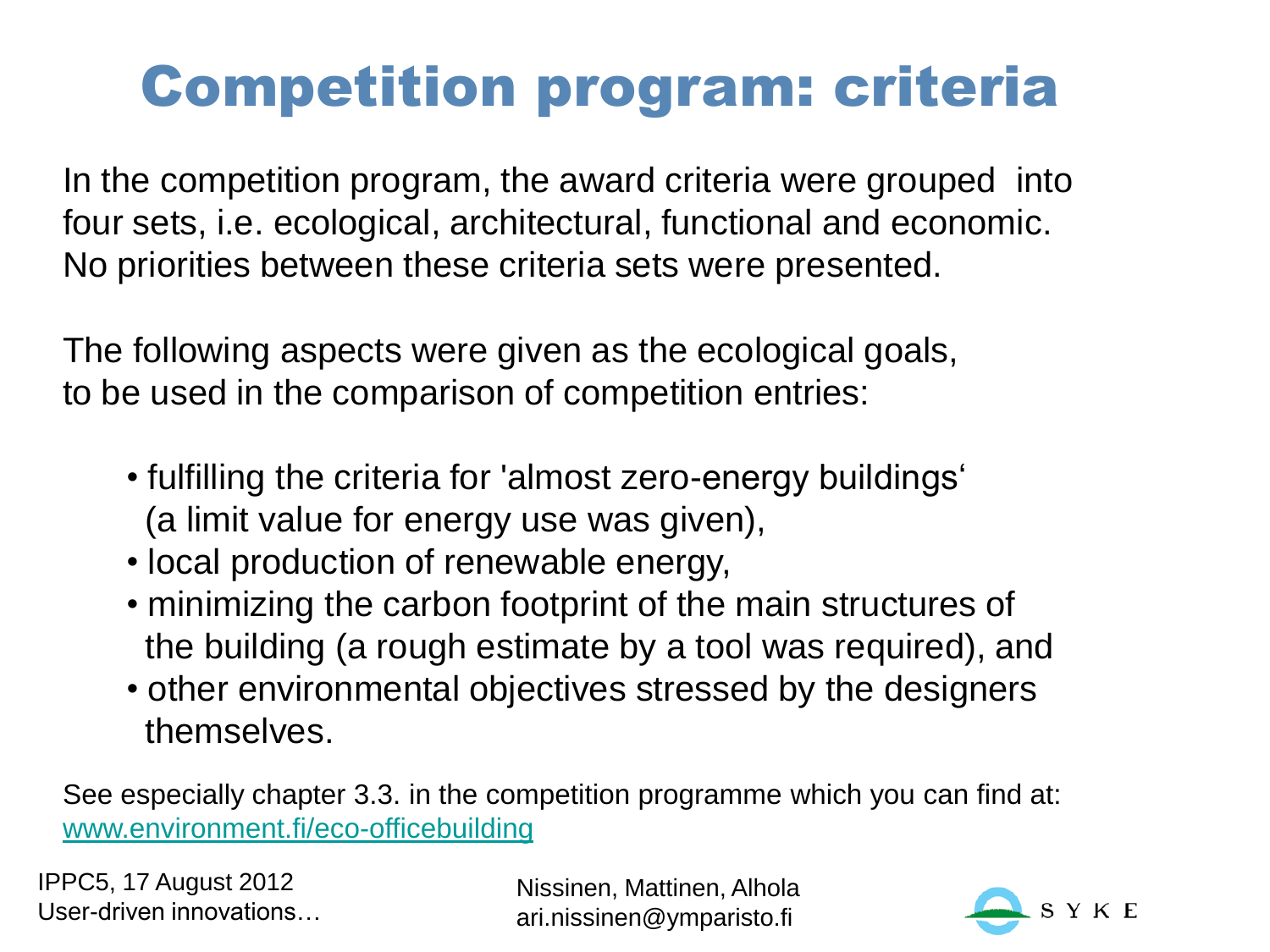## Award: m<sup>2</sup>, energy use and emissions

| <b>COMPETITION WORK</b>                                                                    |                | 2                | 3           | 4         | 5     | 6      |
|--------------------------------------------------------------------------------------------|----------------|------------------|-------------|-----------|-------|--------|
|                                                                                            | <b>Solaris</b> | <b>Valaistus</b> | Pikkukampus | Pastorale | Apila | 191910 |
| Net floor area $m^2$ (programme area 12855 m <sup>2</sup> )                                | 14000          | 13100            | 15800       | 14600     | 12700 | 14800  |
| Net floor area m <sup>2</sup>                                                              | 18300          | 18800            | 21500       | 18200     | 19800 | 20400  |
| Gross floor area m <sup>2</sup>                                                            | 20600          | 20300            | 23600       | 20100     | 21800 | 23800  |
| Cost estimate, EUR million                                                                 | 54,9           | 54,6             | 58,5        | 57,7      | 54,1  | 61,1   |
| E-figure according to minimum requirements, comparative<br>solution, MWh/a                 | 5104           | 4513             | 4575        | 4272      | 4523  | 4053   |
| E-figure, design solution with average energy consumption,<br>MWh/a                        | 3576           | 3517             | 3502        | 3631      | 3508  | 3281   |
| E-figure, actual design solution, MWh/a                                                    | 2851           | 2765             | 2830        | 2985      | 2674  | 2780   |
| E-figure, actual design solution, $kWh/(m^2, a)$ without<br>user electricity               | 99             | 92               | 97          | 109       | 85    | 93     |
| 30-year energy use, carbon dioxide emissions, $tCO2$ -e/annum                              | 7589           | 7146             | 6904        | 7726      | 6005  | 6102   |
|                                                                                            |                |                  |             |           |       |        |
| Carbon footprint of main construction, $tCO2$ -e/annum                                     | -470           | 147              | 1600        | 3269      | 481   | 4013   |
| Carbon footprint of main construction,<br>$kgCO2$ -e/annum/m <sup>2</sup>                  | -37            | 11               | 124         | 254       | 37    | 312    |
| Combined carbon footprint of 30-year energy use<br>and main construction, $tCO_2$ -e/annum | 7119           | 7293             | 8504        | 10995     | 6486  | 10115  |

IPPC5, 17 August 2012 User-driven innovations…

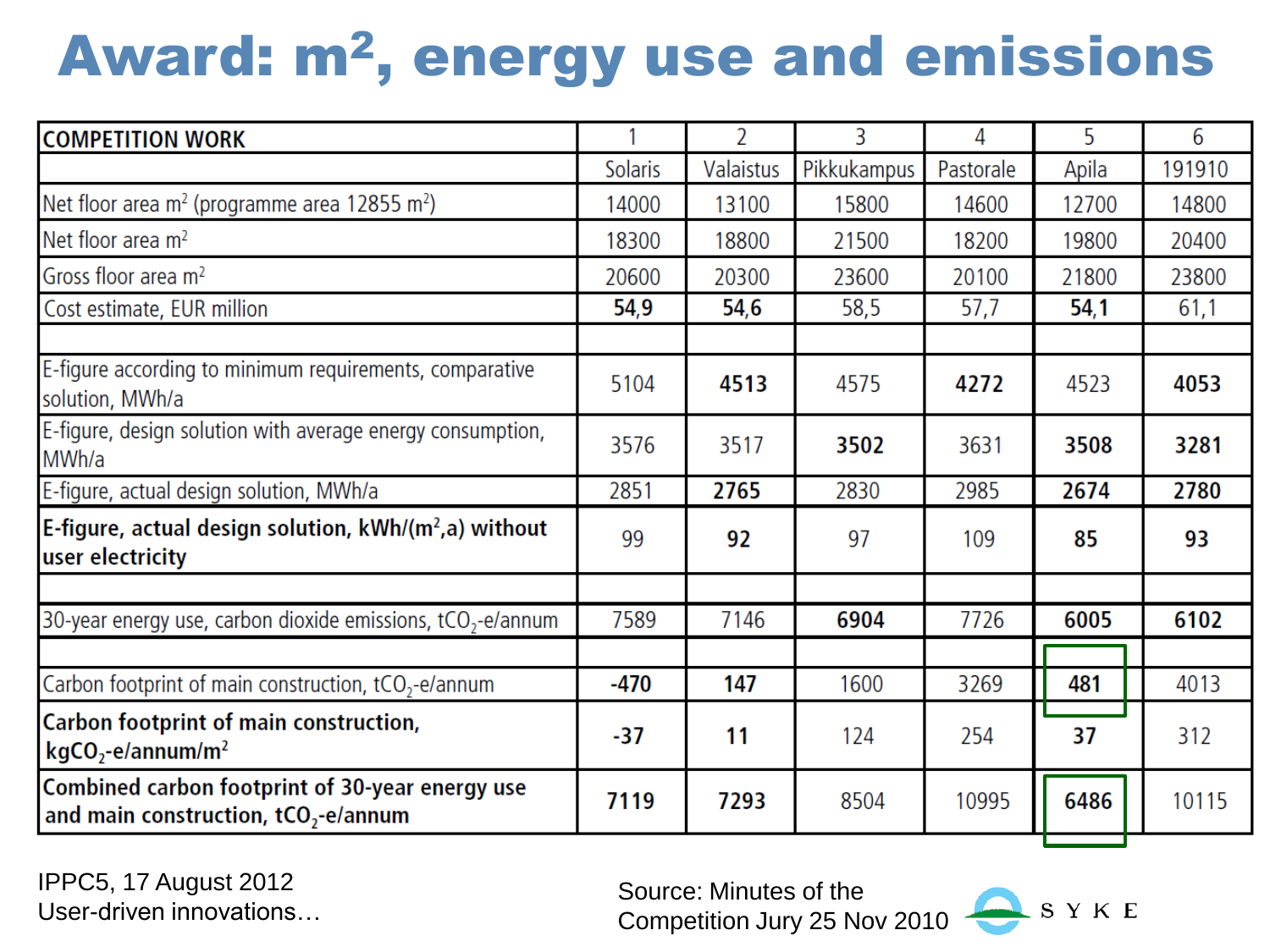### Award: emissions vs. costs



User-driven innovations…

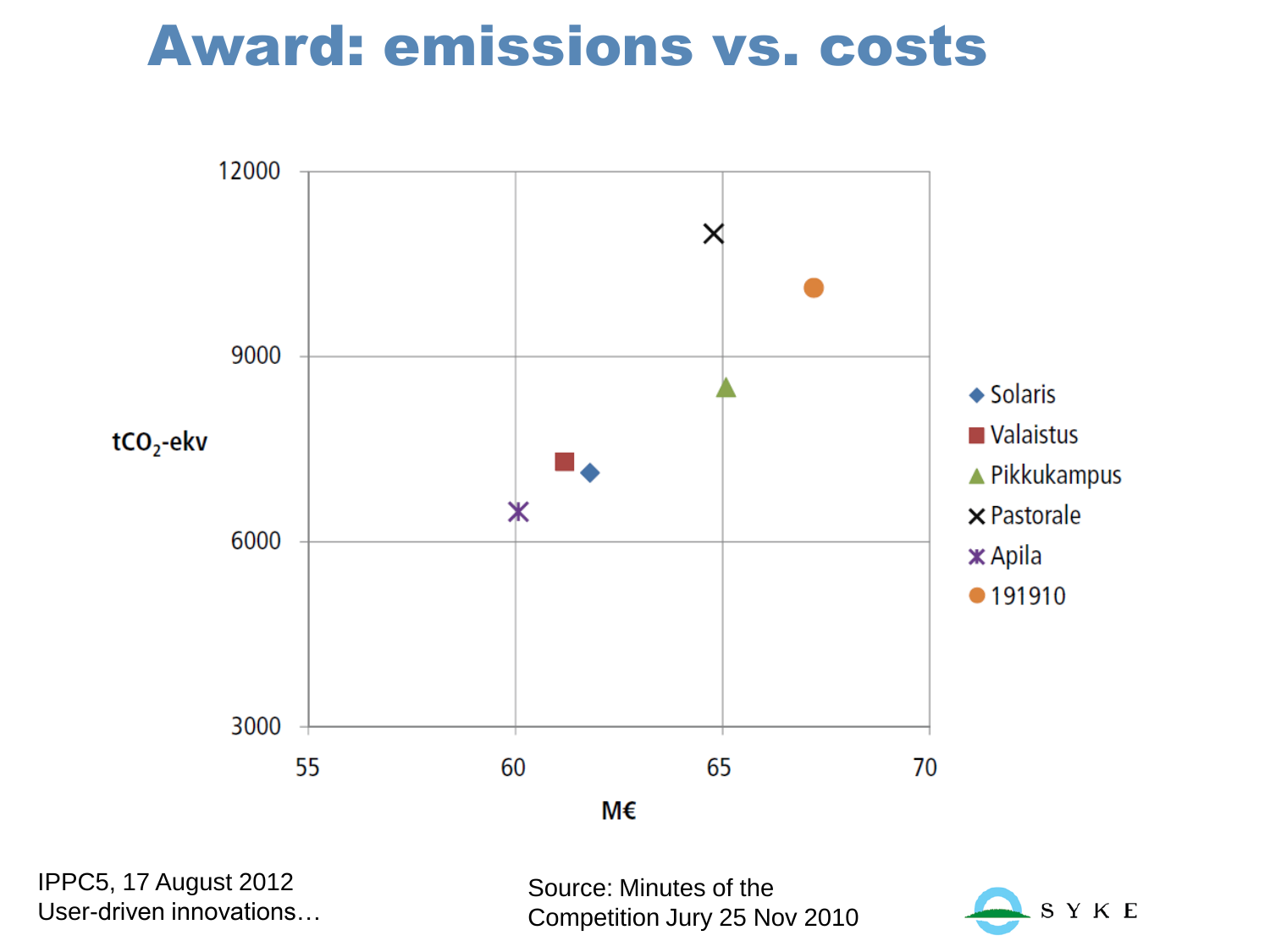

#### Authors

### JKMM Architects and

ECADI (East China Architectural Design & Research Institute Co., Ltd)



IPPC5, 17 August 2012 User-driven innovations…

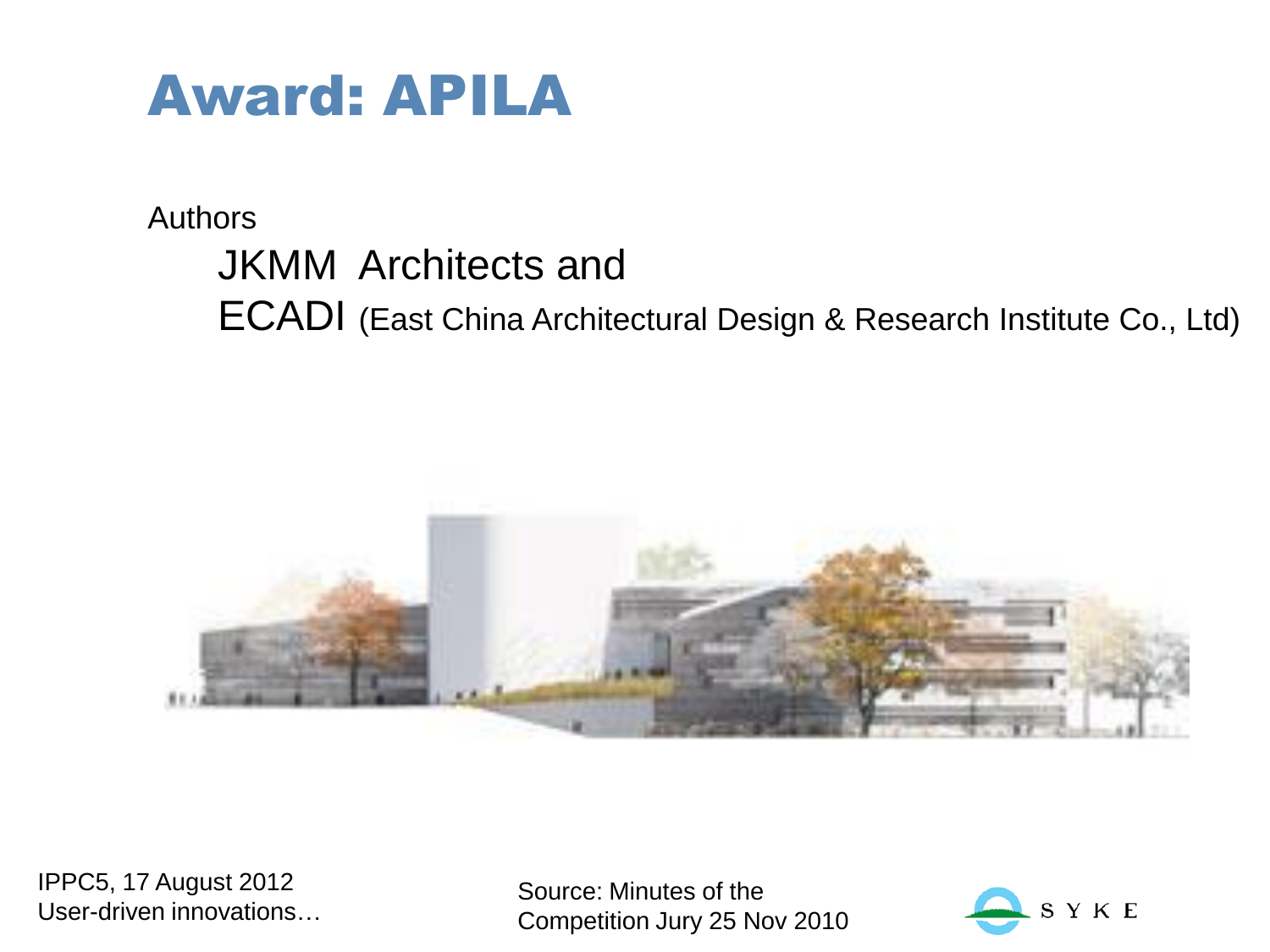### Award

According to the Competition Jury:

The entry had the lowest energy consumption, as well as the lowest greenhouse gas emissions estimated for

- energy use of a 30-year period, \*
- its main building materials.

This demonstrated that it is possible to obtain excellent energy performance in a large building mass cost-effectively.

The competition also proved that demanding norms do not limit creativity. The environmental targets inspired fresh innovations that create the prerequisites for a new kind of dynamic architecture reflecting our own times.

*\* if you will apply a similar approach, use 100 years and a scenario for emissions of energy production*

IPPC5, 17 August 2012 User-driven innovations…

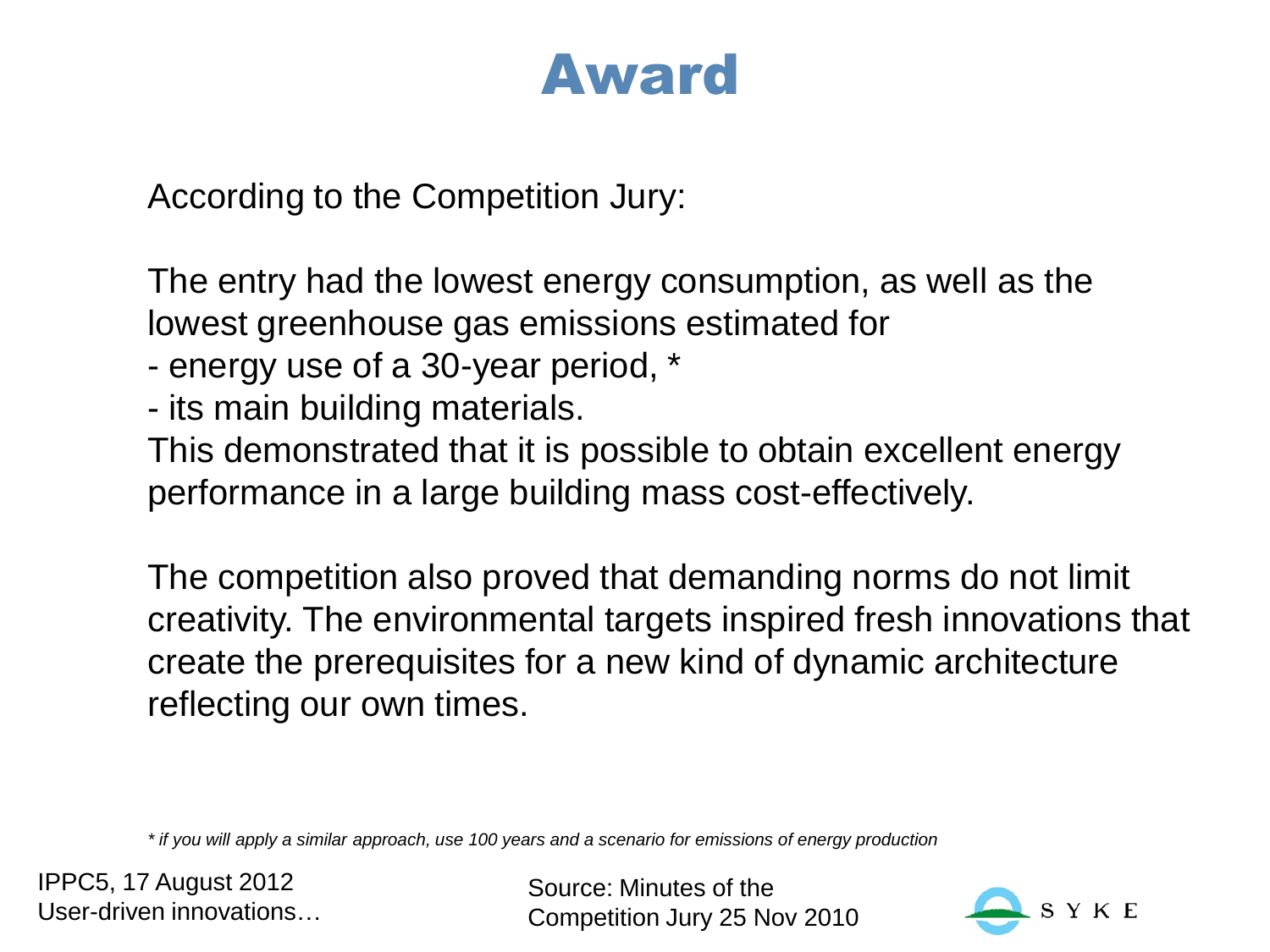## Conclusions /1

Buildings and services for elderly people are two large product groups for innovations in Finnish public procurement.

Some innovative processes may deal with both, since customizing buildings for elderly people often means large changes in the buildings or even totally new buildings, with special spaces and functions.

The model for requiring environmental expertise among members of the design team could be used more (both buildings and services).

IPPC5, 17 August 2012 User-driven innovations…